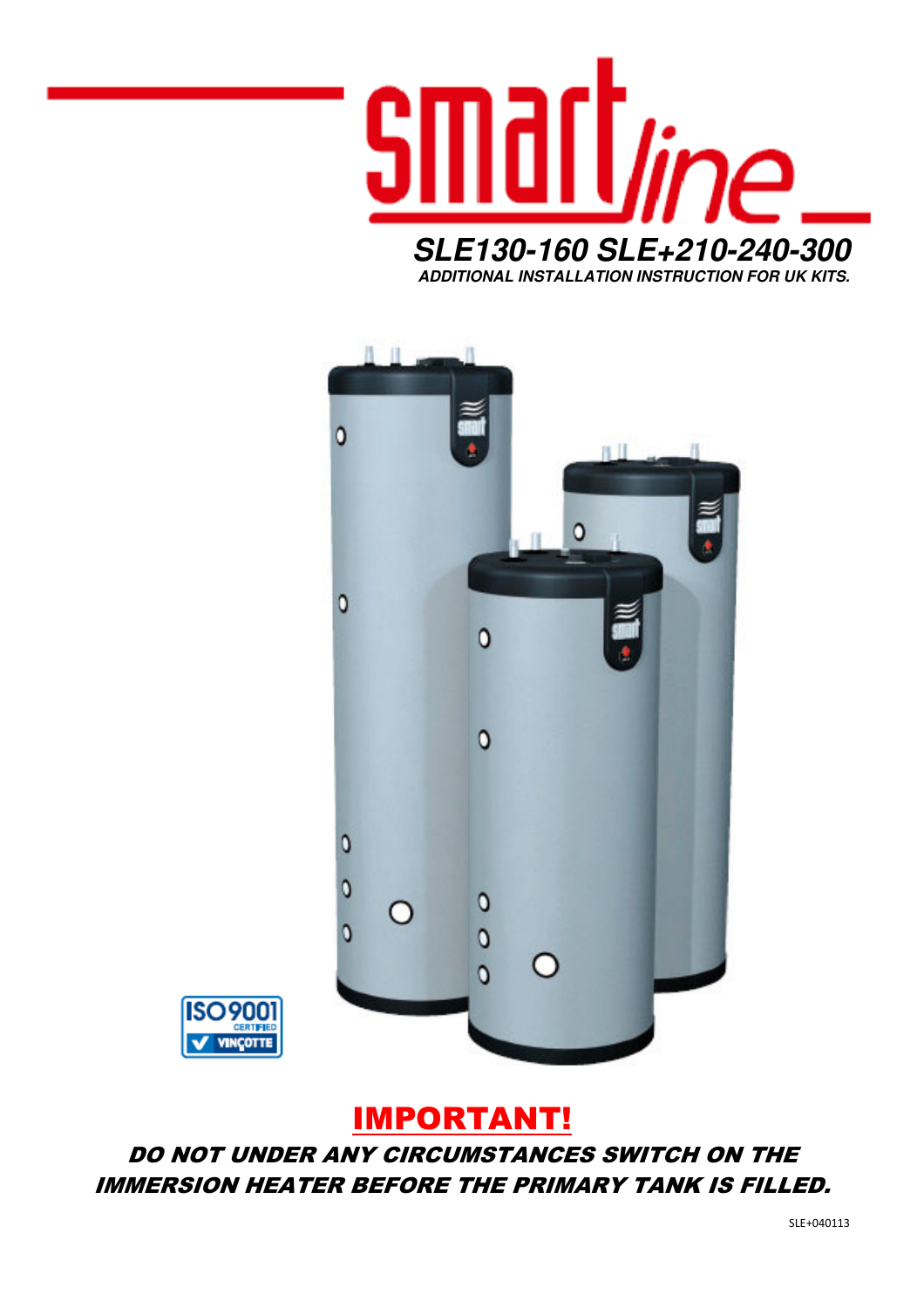## TECHNICAL ASSISTANCE & ORDER INFORMATION

Telephone: 01383 820 100 Fax: 01383 820 180

e-mail: information@acv-uk.com

web address: www.acv-uk.com

ACV UK Ltd. St. Davids Business Park Dalgety Bay Fife KY11 9PF Scotland

Manufactured at:

ACV International Kerkplein 39 B – 1601 Ruisbroek Belgium

Telephone: 0032 237 81235

e-mail: international.info@acv.com

web address: www.acv.com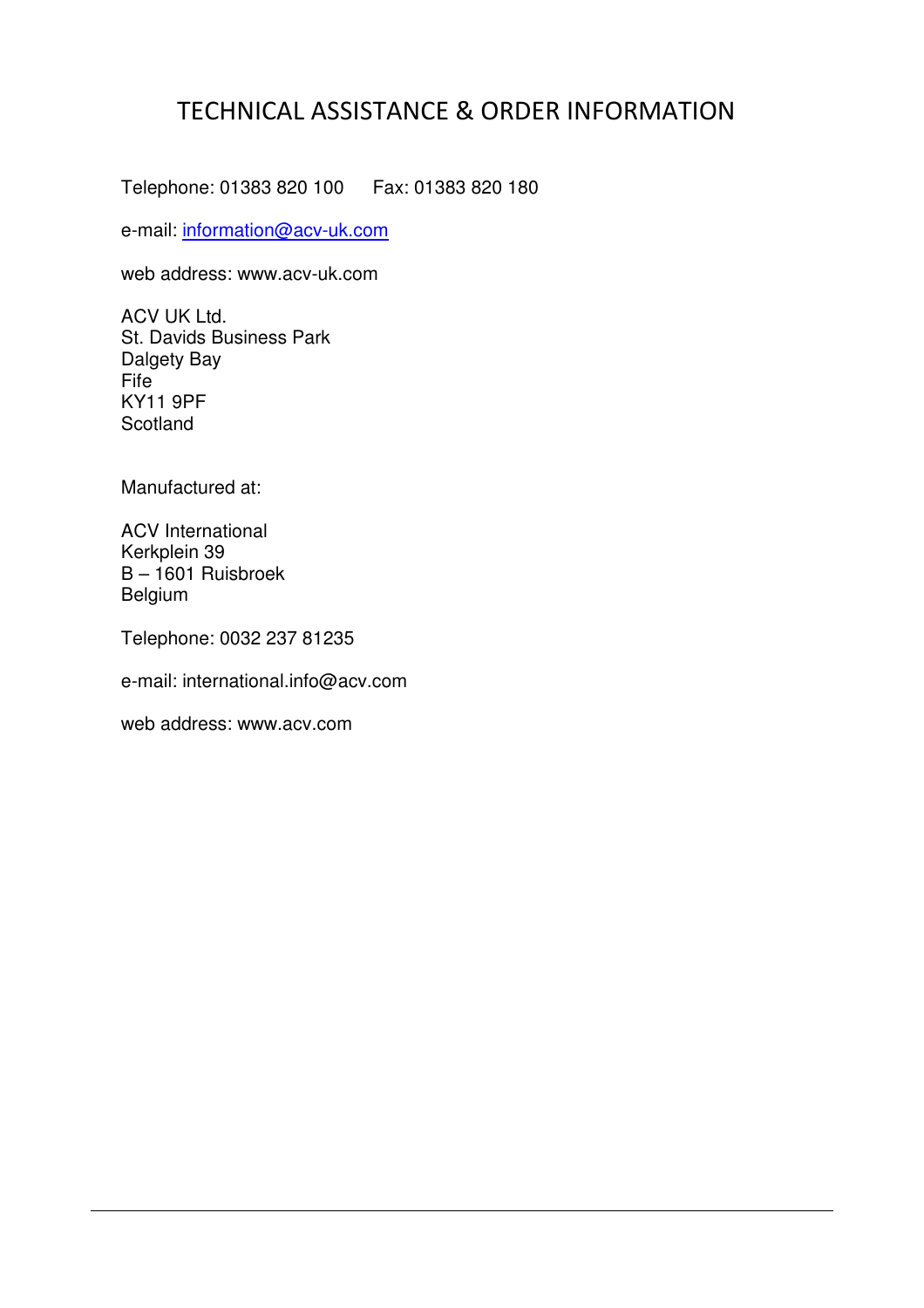# **INDEX**

| <b>INTRODUCTION</b>                                     | 1                 |
|---------------------------------------------------------|-------------------|
| Intended users of these instructions<br><b>Warnings</b> | 1<br>$\mathbf{1}$ |
| 1. Operation                                            | 2                 |
| 2. Construction                                         | 3                 |
| 3. Installation                                         |                   |
| <b>Domestic</b>                                         | 4                 |
| Wiring the thermostats                                  | 5                 |
| Primary                                                 | 5                 |
| <b>Immersion Heater</b>                                 | 6                 |
| 4. System Schematics                                    |                   |
| Typical un-vented                                       | 7                 |
| Typical open vented                                     | 7                 |
| Proposed SLE+ diverted primary                          | 8                 |
| Proposed SLE+ radiators and UFH                         | 8                 |
| Typical 'S-Plan' electrical                             | 9                 |
| Typical 'Y-Plan' electrical                             | 10                |
| 5. Commissioning                                        | 11                |
| 6. Performance                                          | 11                |
| 7. Maintenance                                          | 12                |
| 8. Parts List                                           | 12                |
| 9. Technical Data                                       |                   |
| SLE 130 - 160                                           | 13                |
| SLE+210 - 240 - 300                                     | 14                |
| 10. Discharge Pipe                                      | 15                |
| <b>Extract of 'Building reg. G3'</b>                    | 18                |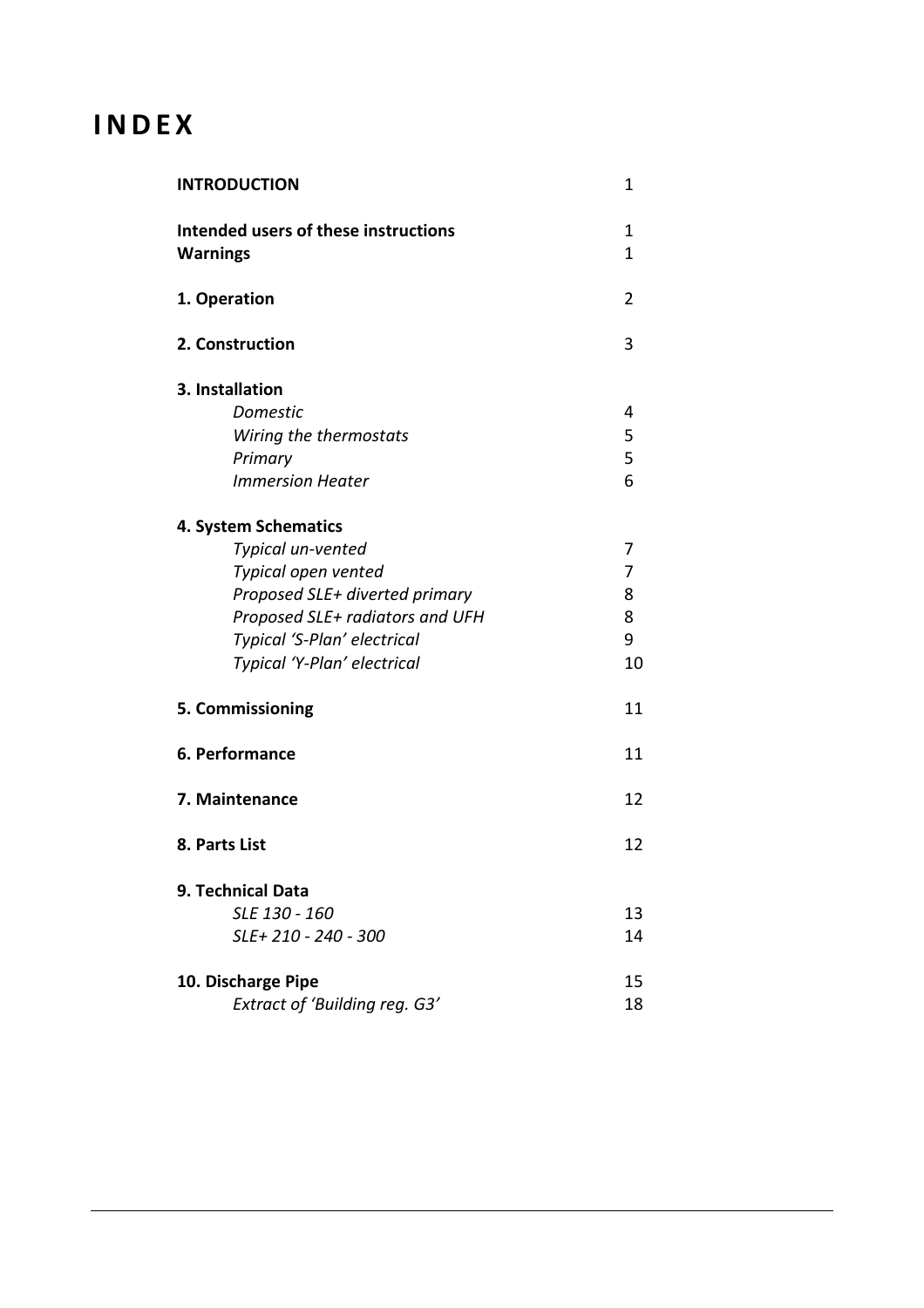## INTRODUCTION

Intended users of these instructions:

- The specifying engineer.
- The installation engineer.
- The owner or user.
- The service engineer.

### Warnings.

THE INSTALLER MUST READ AND UNDERSTAND THIS MANUAL BEFORE FITTING THIS APPLIANCE.

IMPORTANT: Do not under any circumstances switch on the immersion heater before the primary tank is filled.

Serious damage may result to the heater in addition to danger of personal injury and damage to property if the heater is switched on when dry.

IMPORTANT: Always isolate electrical supplies and if necessary the water supply before working on the unit.

IMPORTANT: Always fill and pressurise the secondary (domestic) tank first, filling and pressurising the primary (heating) tank may result in crushing damage to the domestic tank.

IMPORTANT: ACV recommends the use of a corrosion inhibitor in the primary (heating) system. The warranty will be invalidated if upon inspection it is found that a tank has failed due to corrosion caused by the lack of an inhibitor.

IMPORTANT: Ensure that the air is purged from the primary jacket using the air vent on the top centre of the cylinder.

These instructions form an integral part of the equipment to which they refer and the user must be provided with a copy.

The product must be installed and serviced by qualified engineers, in compliance with current standards.

ACV cannot accept liability for any damage resulting from incorrect installation or from the use of components or fittings not specified by ACV.

Any failure to follow the instructions regarding tests and test procedures may result in personal injury.

ACV reserves the right to change the technical specifications and components of its products without prior notice.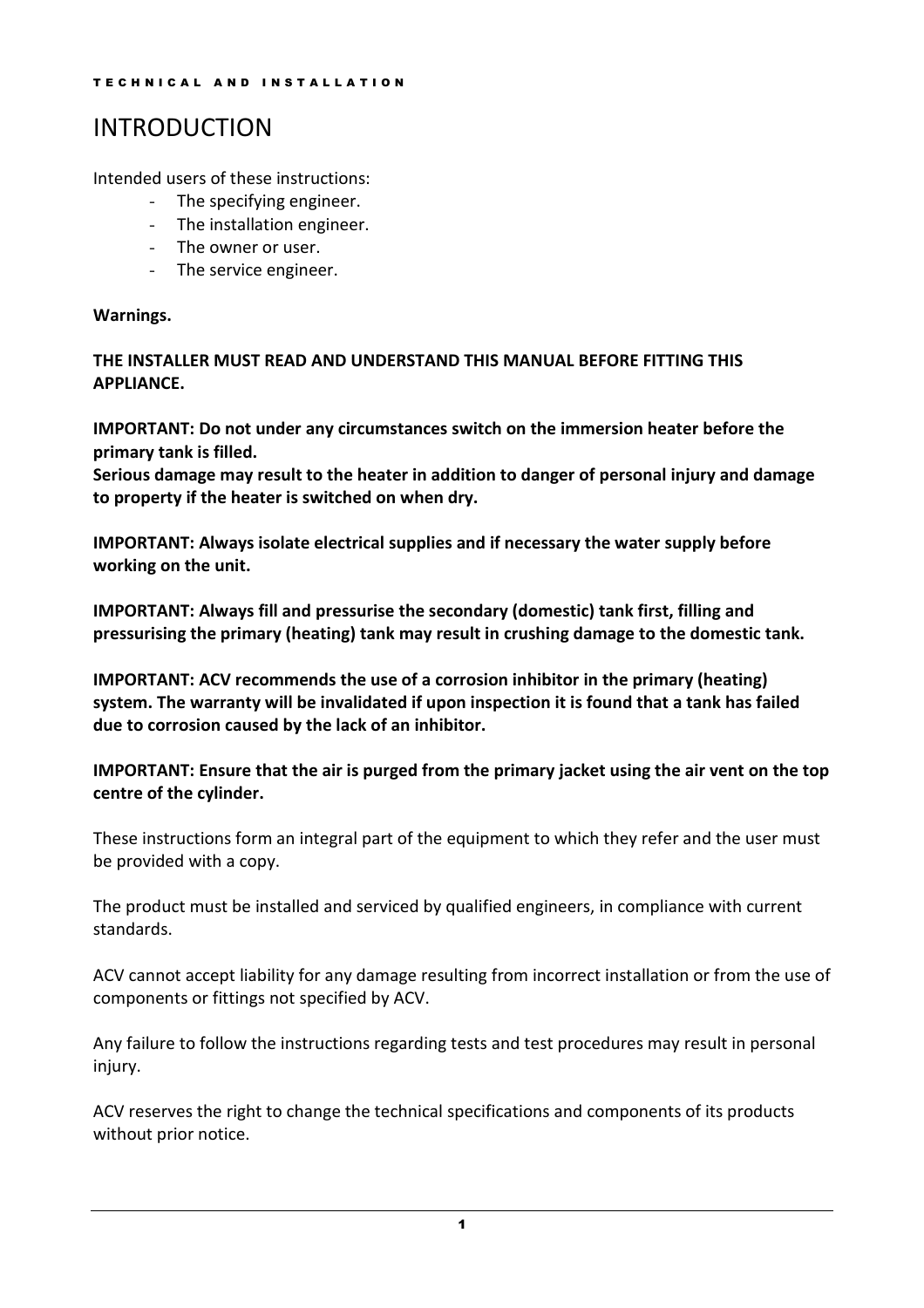## 1. OPERATION



### Principle:

ACV Tanks (tank in tank) comprise of two concentric water cylinders. Tank (A) is manufactured in solid stainless steel and contains the domestic water for use at the sanitary hot water outlets. The exterior tank (B) is manufactured from STW 22 carbon steel, this tank holds the primary heating fluid which is circulated from the boiler, as the primary fluid passes between the two tanks the heat is transferred to the domestic water.

### Operation:

When the thermostat (I) calls for heat the primary pump is activated (or motorised valve is opened) and primary fluid is circulated in the outer tank and transfers its heat to the domestic water. Once the thermostat set temperature is achieved it will open and deactivate the primary pump (or close the motorised valve). Initial heating from cold will take between 10 and 20 minutes (depending on tank size and boiler output) – when operating temperature is achieved the recovery becomes faster.

## Operational Cycle:

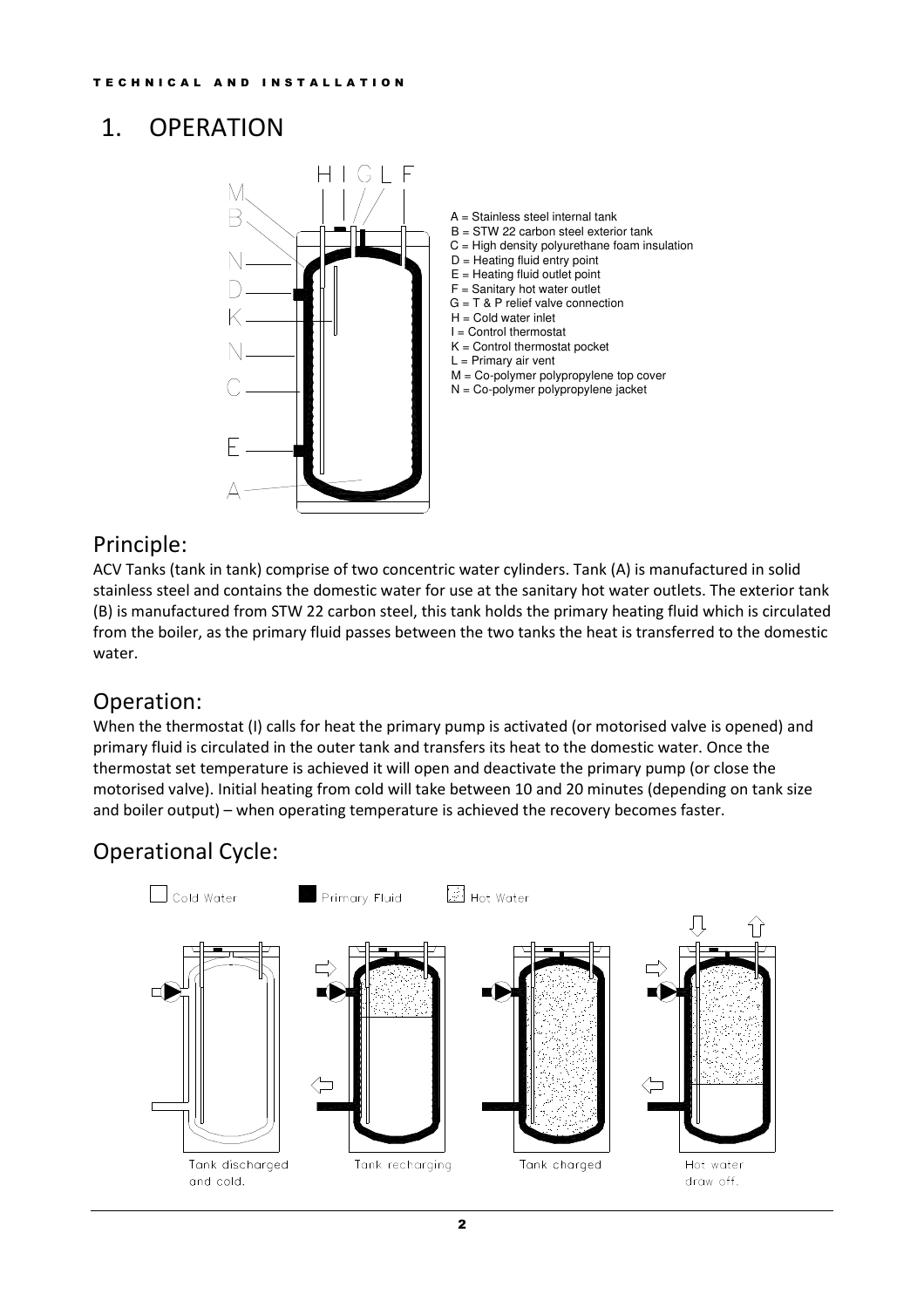## 2. CONSTRUCTION



### Internal tank:

This tank is the heart of the assembly; it has to withstand the corrosive nature of mains water and the temperature variations of stored water whilst working at high pressures. It is manufactured from solid stainless steel and welded in an inert Argon atmosphere (Argon Arc). Before being assembled the tank material is subjected to a rigorous cleaning and passivation process to increase its resistance to corrosion. The inner tank is also corrugated which allows it to freely expand and contract with temperature and pressure variations, shrugging off any lime scale deposits. Due to this, the tank does not require an inspection cover to facilitate the removal of lime.

#### Insulation:

High density injected polyurethane foam – 50mm thick. Containing no CFC's, having a GWP =  $0.00025$  and ODP = 0

### Jacket:

The tank is covered in a co-polymer polypropylene jacket, this is a plastic material that offers a high resistance to impact and is also aesthetically pleasing.

### Controls:

The tanks come complete with a control and high limit thermostat built into the top cover of the jacket.

### Thermostat control:

The control is graduated from 1 to 5, 1 is minimum =  $60^{\circ}$ C and 5 is maximum =  $85^{\circ}$ C.

In the case of a prolonged absence precautions must be taken to ensure there is no risk of freezing. The tank is delivered with the thermostat pre-set to a minimum of 65°C to eliminate the risk of legionella bacteria forming and complies with the recommendations of the World Health Organisation. The thermostat control dial can be removed to allow lower temperature settings, see sketch and description below.

### Modifying the IMIT thermostat:

- 1. Remove the control dial.
- 2. Take out the metal spring stop.
- 3. Replace the control dial.

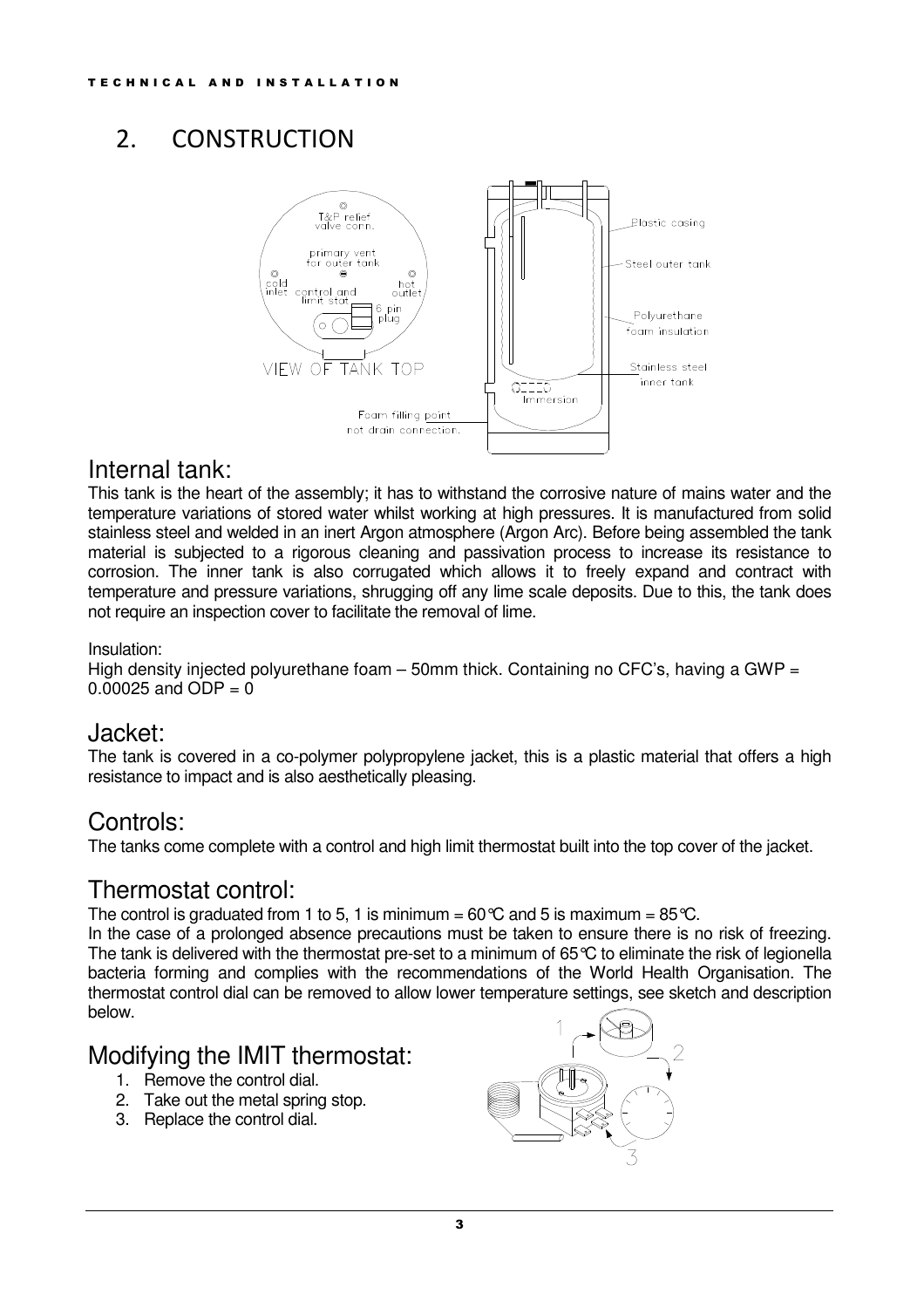## 3. INSTALLATION (130 to 300 Smart Paks)

### Domestic:





- 2. Expansion vessel 3.5bar.
- 3. Check/Expansion valve assembly 6bar.
- 4. Thermostatic mixing valve.
- 5. Temperature & pressure relief valve 7bar.
- 6. Tundish.
- 7. 22mm Myson MPE222 spring return zone valve.
- 8. Pipe work kit includes:
	- 1 in No. 22mm equal tee.
	- 1 in No. 22mm elbow.
	- 2 in No. 22mm x 1" FI BSP Adaptors.
	- 5 lengths 22mm Copper tube (A to C on drawing).

Note: Secondary return pipework and fittings are not included in the kit.

### Guidance for Installation.

1. Connect 22mm x 1" FI BSP adaptors to cold water inlet (blue) and hot water outlet (red) connections on tank.

2. Assemble labelled pipework as shown on drawing ensuring mixing valve is installed correctly, cold/hot inlet ports are marked on body, i.e. hot to H cold to C outlet to MIX.

Note:- discharge pipework to tundish is not supplied.

3. Orientate mixing valve hot water outlet to desired position and tighten. 4. Connect Check/Expansion valve to cold water inlet pipe (A) and orientate Expansion vessel connection to suit installation.

5. Connect Pressure Reducing Valve to Check/Expansion valve (a light smear of jointing compound to PTFE ring will ease assembly) and orientate to ensure balanced cold water take-off faces either front or rear (blank supplied if take-off is not to be used).

6. Remove 3/4" black plastic plug from Check/Expansion valve and fit Expansion Vessel (seal with PTFE tape).

7. Connect Temperature and Pressure relief valve to 1/2" connection and orientate into position. Do not run drain discharge pipework across top of tank.

8. Connect both Temperature and Pressure relief valve/Expansion valve drain pipework to discharge into tundish in a visible position. Do not run drain discharge pipework across top of tank.

9. Install Tundish outlet pipework as per Building regulation G3 (for further guidance refer to controls installation and maintenance instructions). Flush pipework and commission.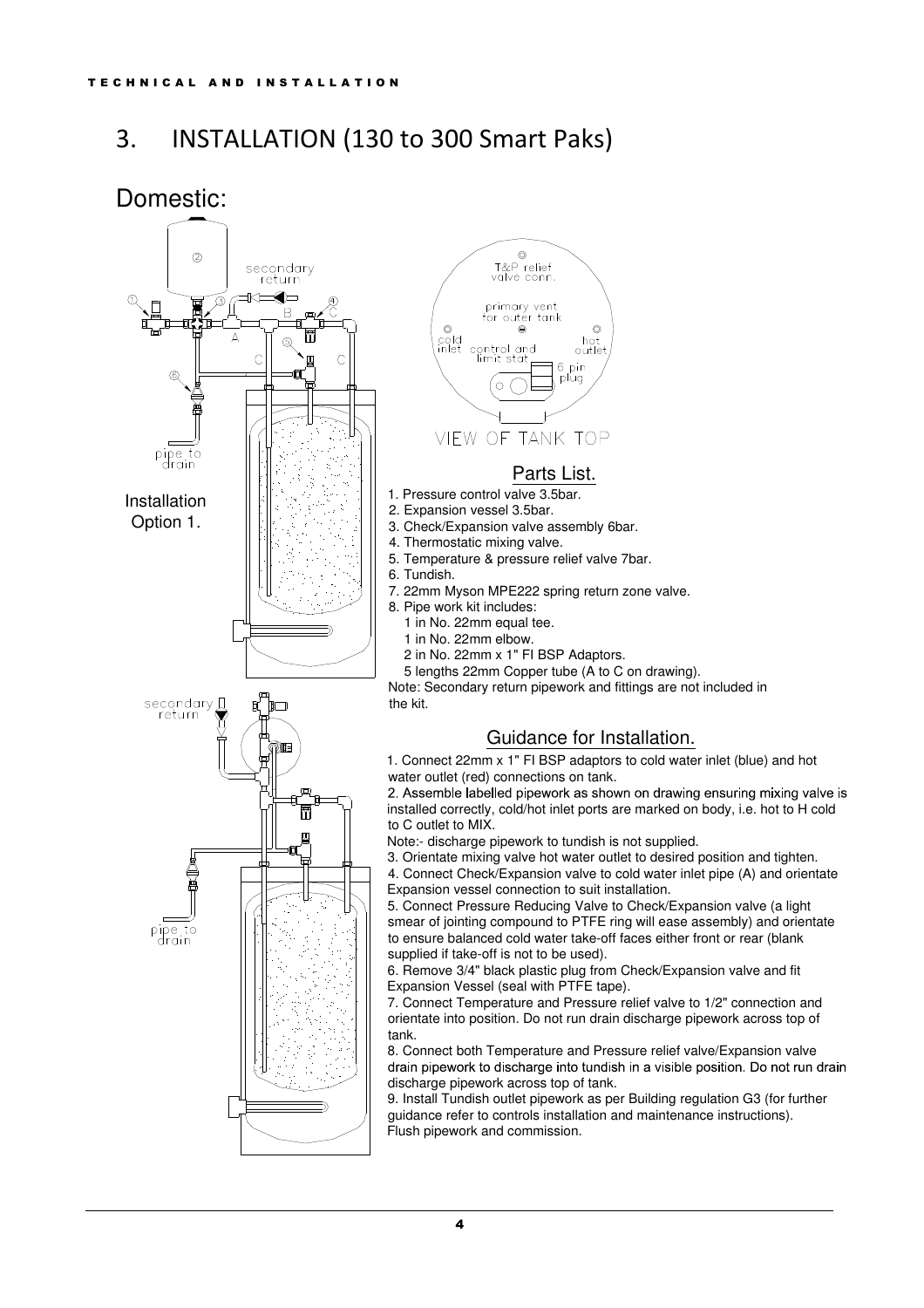## Wiring the thermostat:

To comply with 'The Building Regulation 1991 G3.6' the manual reset high limit thermostat must be wired to a self-closing motorised valve or some other suitable device to shut off the primary flow to the cylinder.

The thermostatic controller should be used to regulate the temperature of the tank by controlling the heating pump or zone valve supplying the unit (note that a spring return valve must be connected to the high limit stat for normal operation, i.e. the valve will be energised to open by the thermostat and then spring closed when the circuit is broken). The switch wire from the pump or valve can be wired to the tank controls via the 6 pin plug. See diagram below.

Thermostat wiring schematic.



#### **Please note N is a switched LIVE not NEUTRAL.**

(Typical 'S & Y-plan' wiring schematics are on pages 12 &13).

### ACV recommends that the cylinder is electrically cross bonded to earth.

### Primary system connections:

The primary flow and return connections to the tank should be made using the appropriate sized fittings with a male BSP component that will allow the disconnection and removal of the unit. A self-closing motorised valve or some other suitable device must be fitted to shut off the primary flow to the cylinder. Care must be taken to ensure that the connections are watertight to avoid any leakage that may go undetected and cause external corrosion damage to the tank.

### Distribution Pressure

The mains water supply must be fed to the unit via the supplied mains kit, this will maintain a maximum distribution pressure of 3.5 Bar.

### Purging

After filling and before using it will be necessary to purge air from both the primary (heating) and secondary (domestic) tanks. The domestic can be purged by opening a hot outlet at the highest point (or by venting the temperature and pressure relief valve), the primary (heating) tank can be vented using the air vent located on the top of the tank (ensure vent is tightened after use).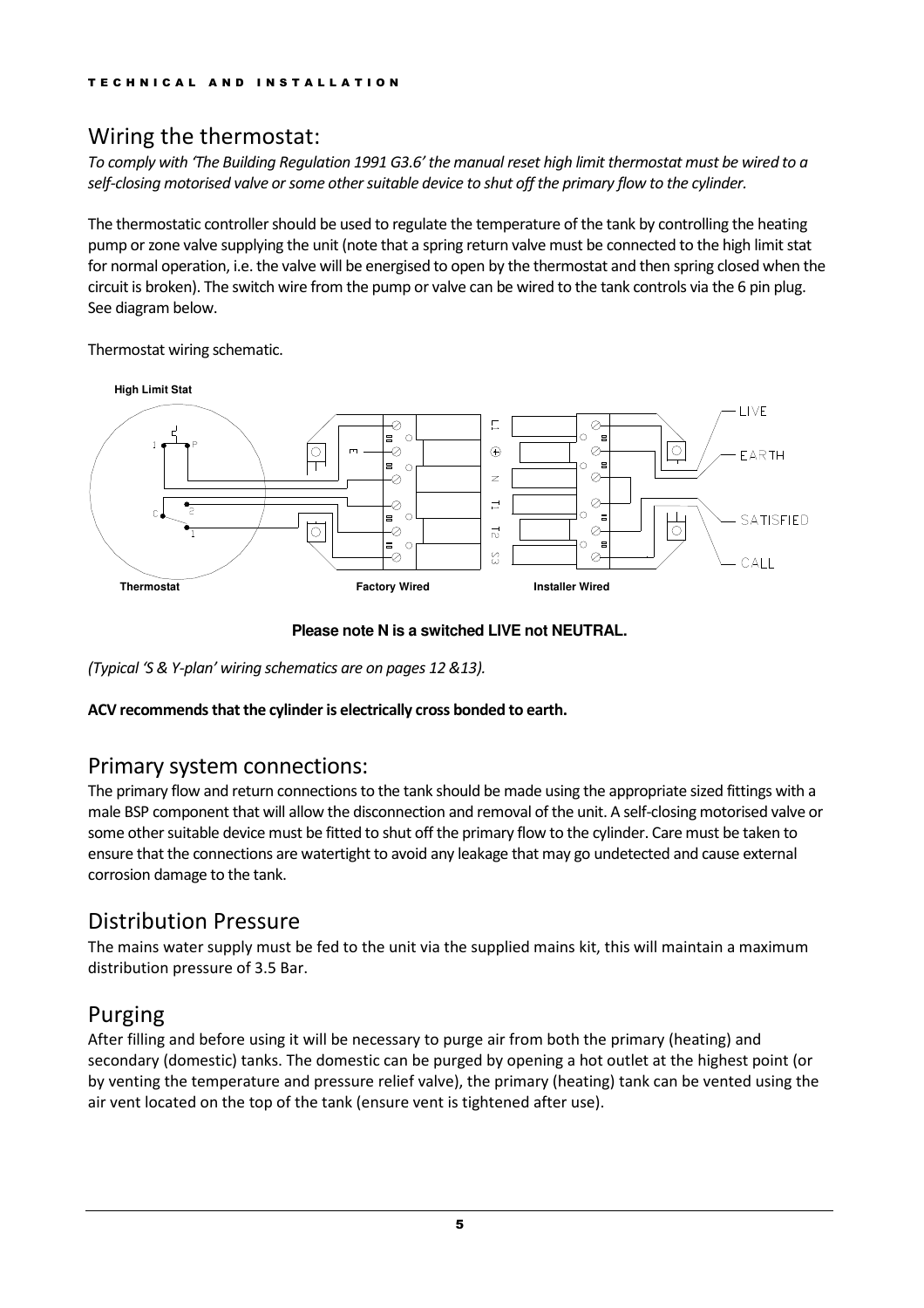### Immersion Heater

The SmartLineE range of tanks have the facility for fitting a 3kW immersion heater for back-up emergency use when the primary heating fails not as a permanent form of summer time heating, this heater must be wired to its own 13 Amp fused spur and as described in the installation instructions for Thermco immersion heaters.

Installation Instructions for Thermco Immersion Heaters.

Contact details: www.thermco.com - enquiries@thermco.com - 01502 576800

- 1. Ensure mains voltage corresponds to the voltage rating of the heater as shown on the rating label on the terminal cover.
- 2. Install the heater into the water tank, using the gasket or 'O' ring supplied (the use of sealing compounds is not recommended). Use a shaped spanner to tighten (stillsons should not be used).
- 3. It is essential that water fully covers the heating element to a depth of at least 100mm. Under no circumstances must the heater be permitted to run dry – serious damage may result to the heater in addition to danger of personal injury and damage to property.
- 4. Check for possible leakage before wiring.
- 5. Wire the heater in accordance with the diagram below. The heater should be wired through a double pole isolating switch or controller, having contact separation of at least 3mm using 1.5sqmm flexible cable, 85°C rubber insulated HOFR sheathed, complying with BS6141 Table 8. It must be fully earthed. Ensure all terminals are securely made, however do not use excessive force when tightening.
- 6. In the event of the manually resettable cut out operating, isolate the heater from the mains, investigate and identify the cause of cut out, rectify before resetting and then re-energise the heater. Replace the terminal cover securely before re-energizing.
- 7. If problems continue replace the thermostat(s).
- 8. All heaters conform to EEC directive 76/889 for radio interference and comply with BS 800:1977.



#### WARNING!

UNDER NO CIRCUMSTANCES CAN THE IMMERSION HEATER BE SWITCHED ON BEFORE THE PRIMARY TANK IS FILLED. SERIOUS DAMAGE MAY RESULT TO THE HEATER IN ADDITION TO DANGER OF PERSONAL INJURY AND DAMAGE TO PROPERTY IF HEATER IS SWITCHED ON WHEN DRY.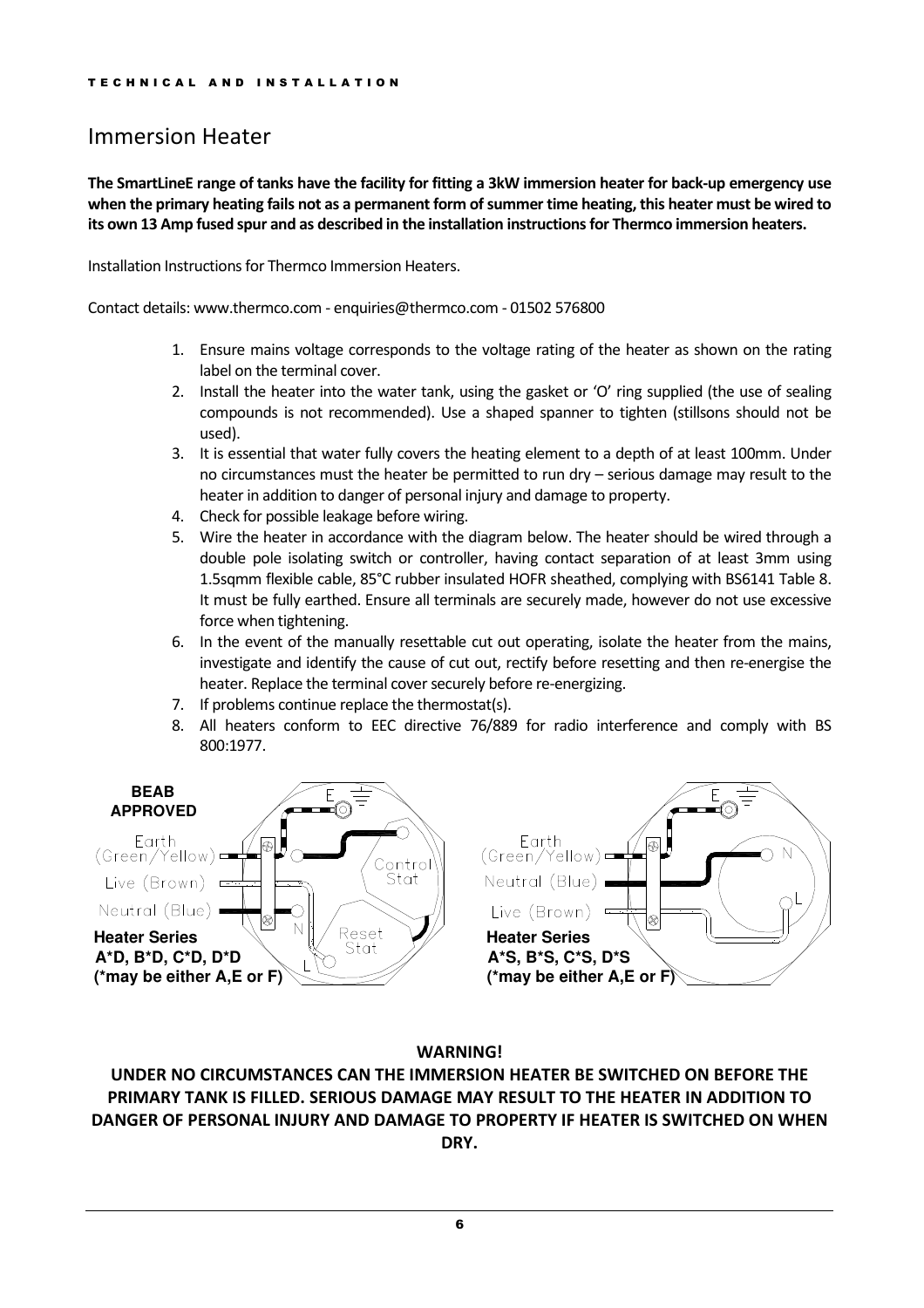## 4. SYSTEM SCHEMATICS

Typical un-vented application



Typical open vented application

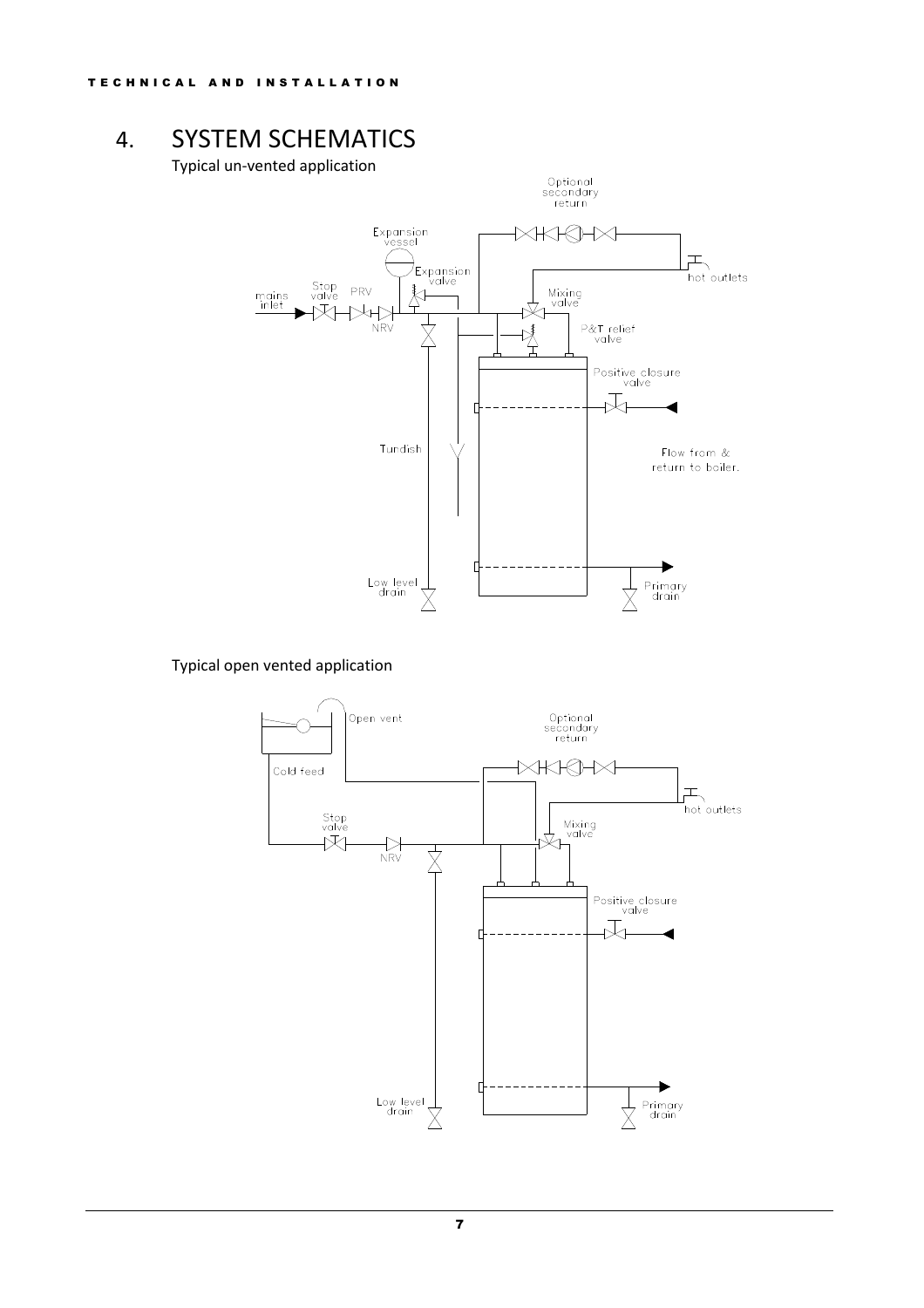## Proposed SLE+ schematics.

#### SLE+ Diverted Primary Flow



SLE+ Radiators and Under floor

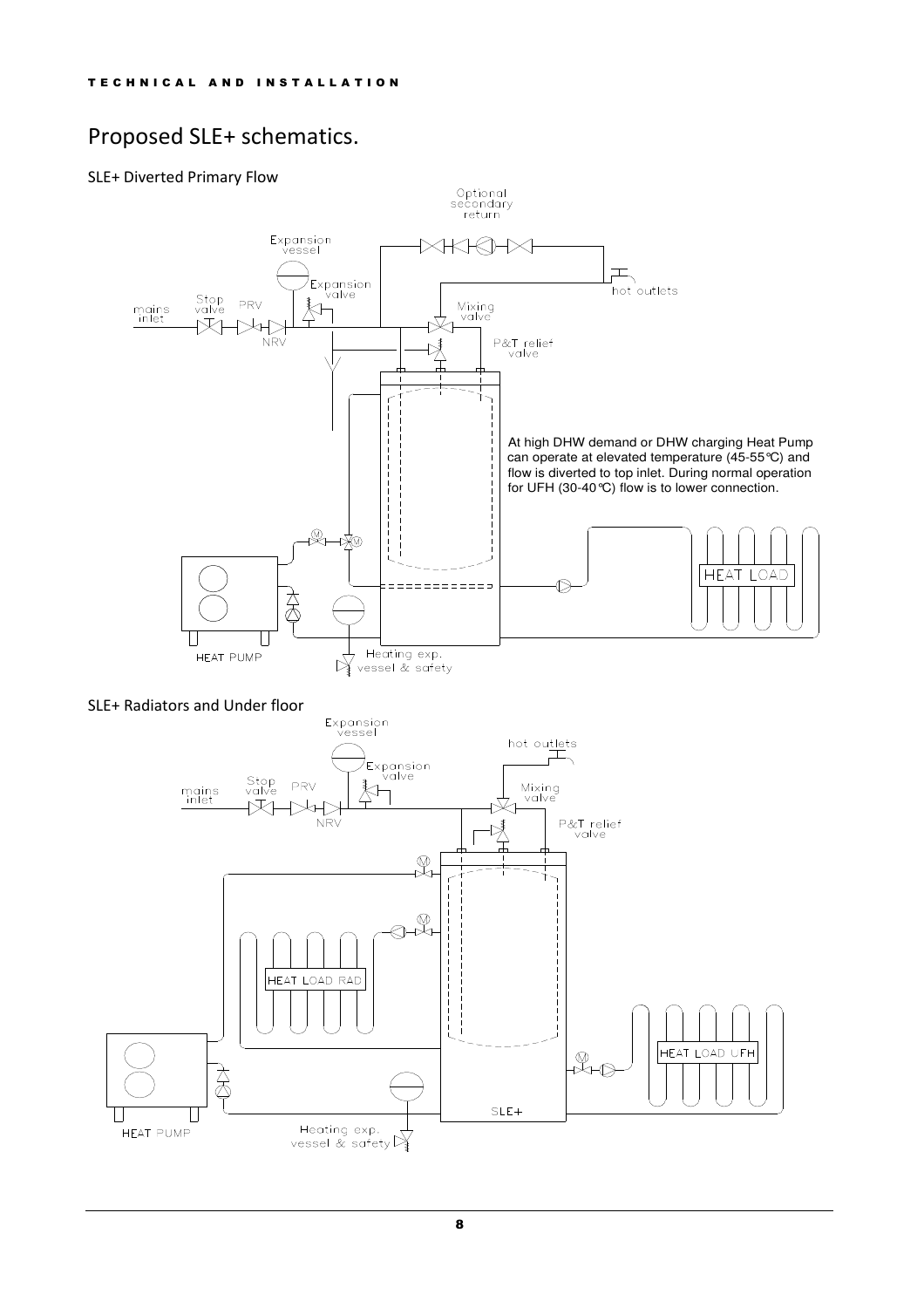## Typical 'S-Plan' schematic.

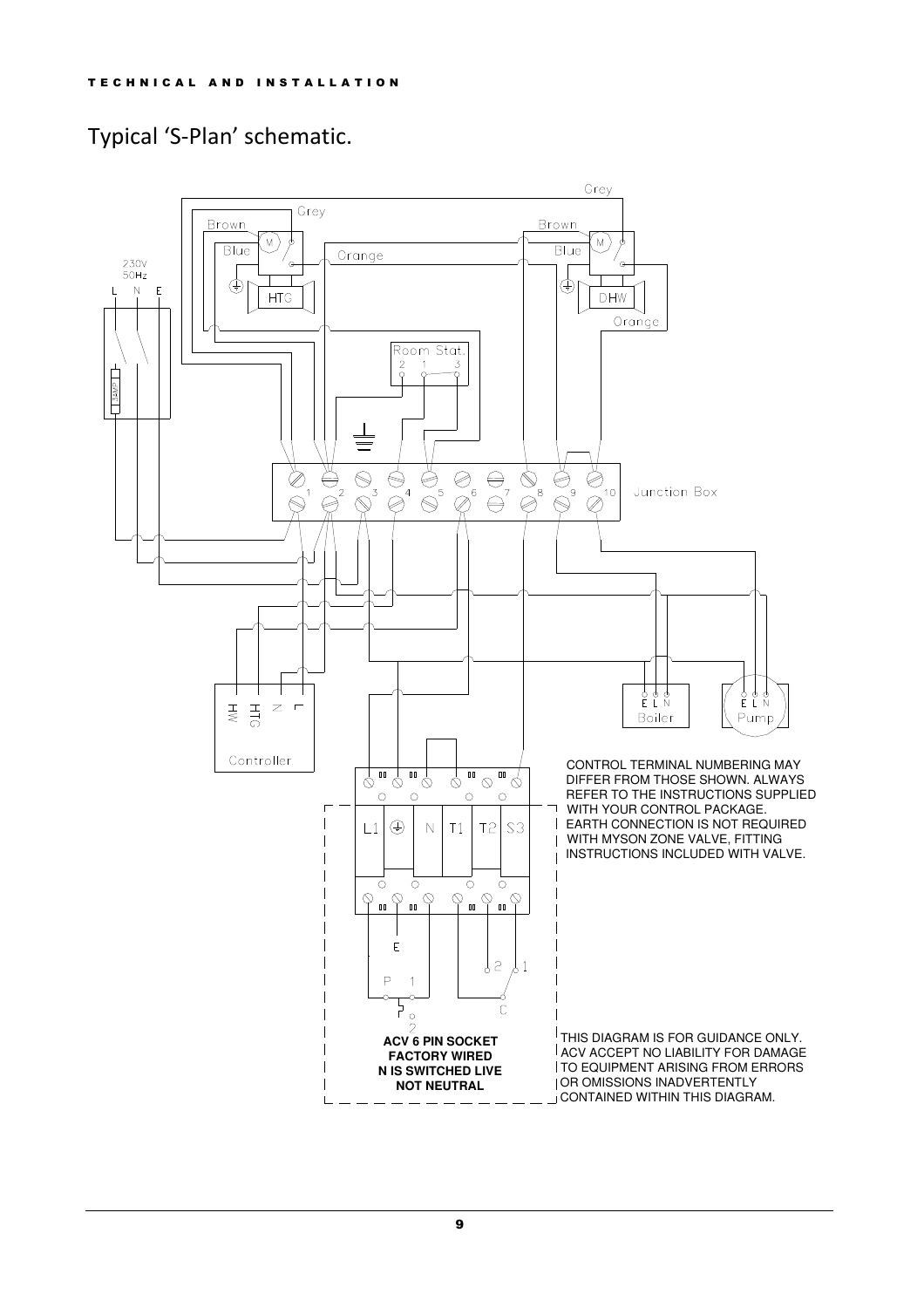## Typical 'Y-Plan' schematic.

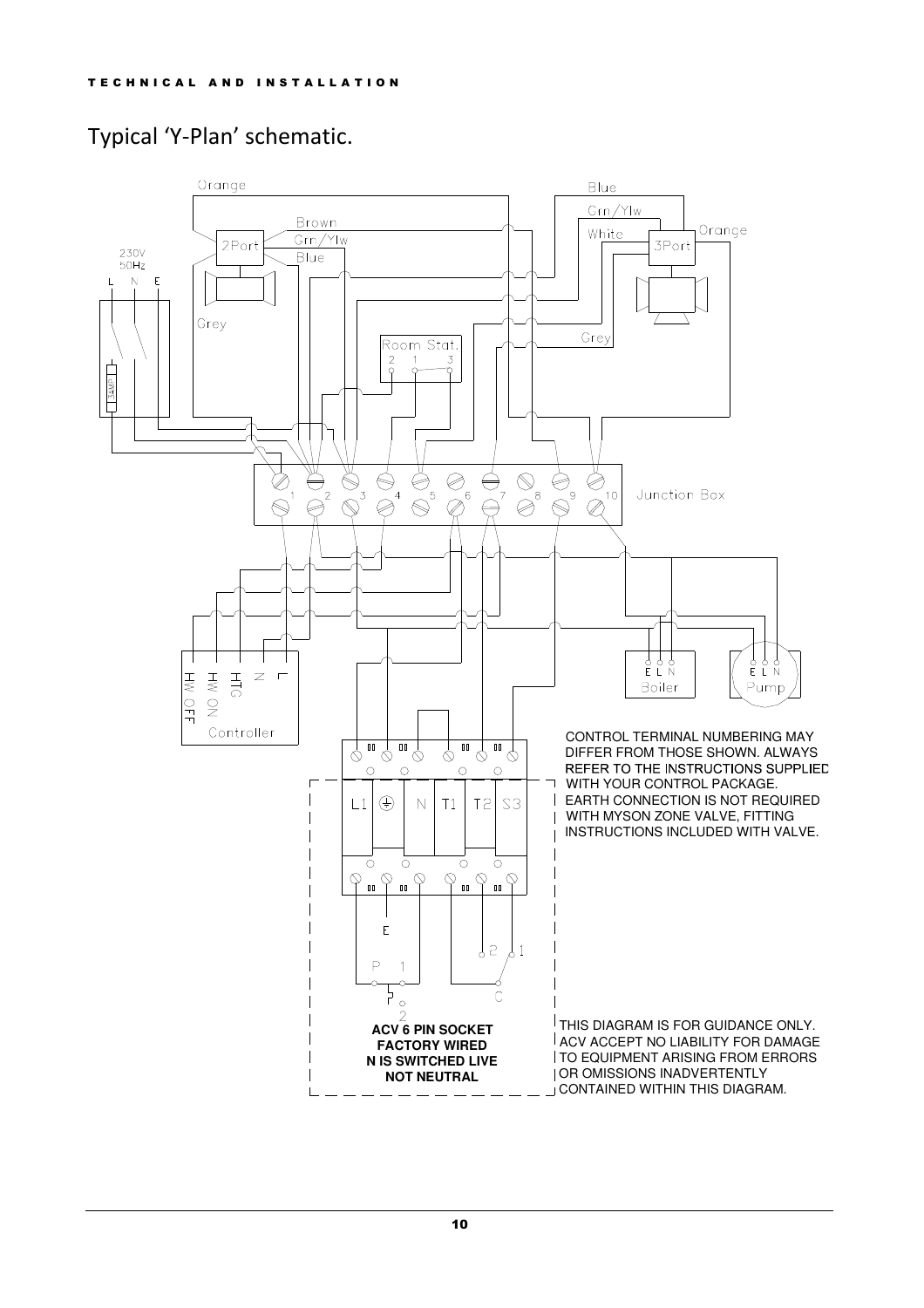## 5. COMMISSIONING

### Characteristics:

| Maximum water supply pressure to the reducing valve     | 16 Bar   |
|---------------------------------------------------------|----------|
| Operating pressure                                      | 3.5 Bar  |
| Expansion vessel charge pressure                        | 3.5 Bar  |
| Expansion valve setting                                 | 6 Bar    |
| Maximum primary working pressure                        | 3 Bar    |
| Temperature & pressure relief valve pressure setting    | 7 Bar    |
| Temperature & pressure relief valve temperature setting | 92-95 °C |

1. Flush the tank with fresh mains water then fill, vent and pressurise domestic water circuit as previously described.

IMPORTANT: Always fill and pressurise the secondary (domestic) tank first, filling and pressurising the primary (heating) tank may result in crushing damage to the domestic tank.

- 2. Fill the primary circuit taking care not to exceed 2 Bar.
- 3. Purge the air from the primary tank.
- 4. Switch on and operate.

#### IMPORTANT NOTE:

ACV recommends the use of a corrosion inhibitor in the primary (heating) system. The warranty will be invalidated if upon inspection it is found that a tank has failed due to corrosion caused by the lack of an inhibitor.

## 6. PERFORMANCE

|                | <b>Performances</b> |                          |               |               |                                             |               |                |                                       |               |                                                    |                                      |                                                        |                                                                                           |                                                                                           |
|----------------|---------------------|--------------------------|---------------|---------------|---------------------------------------------|---------------|----------------|---------------------------------------|---------------|----------------------------------------------------|--------------------------------------|--------------------------------------------------------|-------------------------------------------------------------------------------------------|-------------------------------------------------------------------------------------------|
| <b>Type</b>    |                     | Peak output<br>(1/10min) |               |               | 1 <sup>st</sup> hour output<br>(Itrs/60min) |               |                | <b>Continuous output</b><br>(Itrs/hr) |               | <b>Maximum</b><br><b>Boiler</b><br>Output<br>(kW)* | Primary<br>flow<br>rate<br>(Itrs/hr) | Heat<br>up<br>time<br>$10^{\circ}$ C-<br>85°C<br>(min) | Heat up<br>time<br>$15^{\circ}$ C $-60^{\circ}$ C<br>(min)<br>3kW<br>immrsn <sup>**</sup> | Heat up<br>time<br>$15^{\circ}$ C-60 $^{\circ}$ C<br>(min)<br>6kW<br>immrsn <sup>**</sup> |
|                | $40^{\circ}C$       | $45^{\circ}$ C           | $60^{\circ}C$ | $40^{\circ}C$ | $45^{\circ}C$                               | $60^{\circ}C$ | $40^{\circ}$ C | $45^{\circ}$ C                        | $60^{\circ}C$ |                                                    |                                      |                                                        |                                                                                           |                                                                                           |
| <b>SLE 130</b> | 236                 | 202                      | 117           | 784           | 672                                         | 384           | 658            | 564                                   | 320           | 23                                                 | 2100                                 | 22                                                     | 136                                                                                       | 68                                                                                        |
| <b>SLE 160</b> | 321                 | 275                      | 161           | 1063          | 911                                         | 549           | 890            | 763                                   | 465           | 31                                                 | 2600                                 | 22                                                     | 169                                                                                       | 84                                                                                        |
| SLE+210        | 406                 | 348                      | 209           | 1349          | 1156                                        | 689           | 1132           | 970                                   | 576           | 39                                                 | 3500                                 | 20                                                     | 213                                                                                       | 106                                                                                       |
| SLE+240        | 547                 | 469                      | 272           | 1820          | 1560                                        | 913           | 1527           | 1309                                  | 769           | 53                                                 | 4200                                 | 20                                                     | 254                                                                                       | 127                                                                                       |
| SLE+300        | 800                 | 600                      | 370           | 2360          | 1988                                        | 1100          | 2100           | 1665                                  | 970           | 68                                                 | 5500                                 | 22                                                     | 307                                                                                       | 154                                                                                       |

Operating conditions: primary fluid 85°C

cold inlet 10°C

\*Maximum boiler input. Should a lower capacity boiler be used the performance will be reduced.

\*\*Calculated values.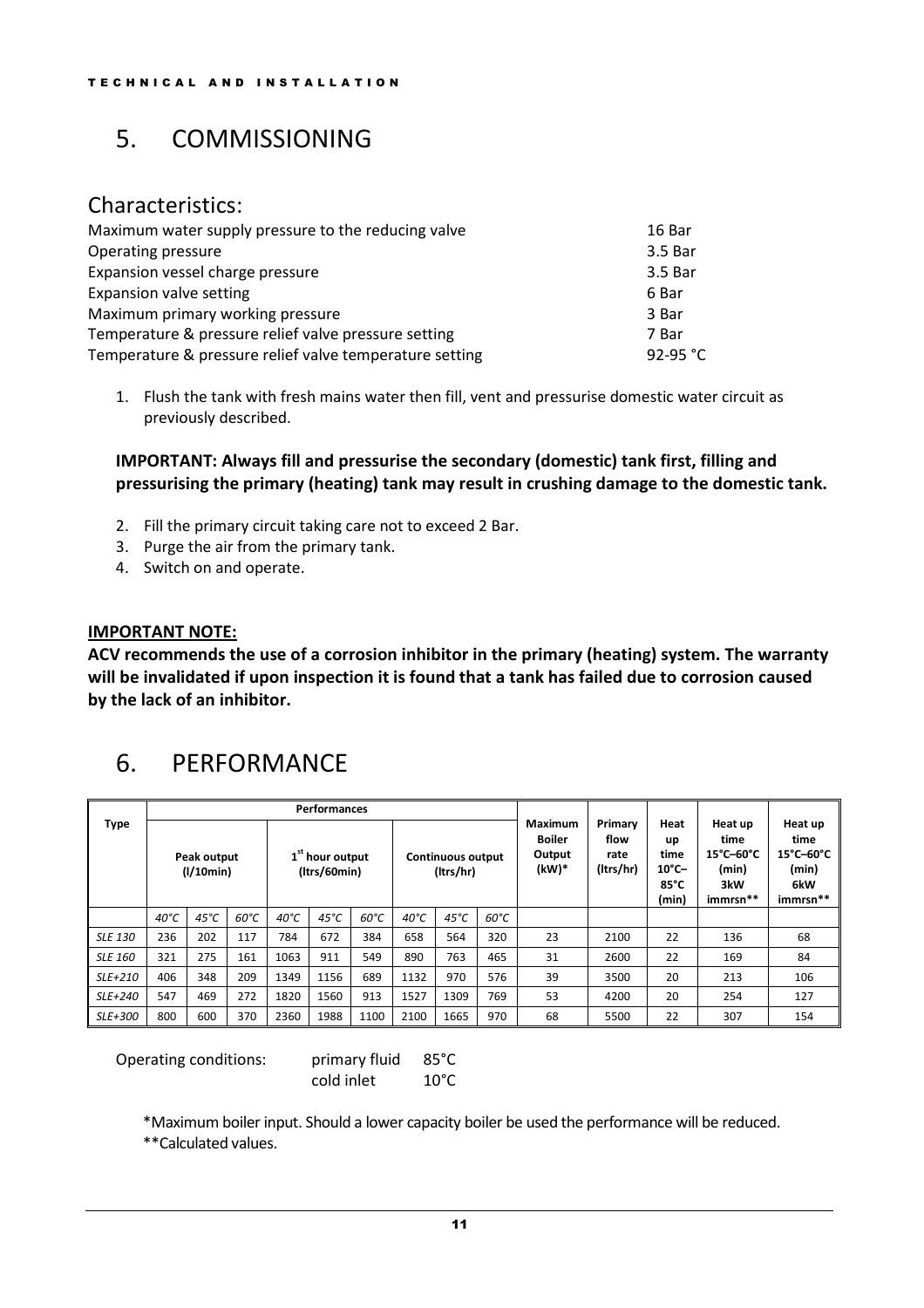# 7. MAINTENANCE

ACV recommends that the cylinder is maintained by a competent person, this should be carried out every 12 months.

The safety valves must be manually operated at least once a year to check their operation and re-seating. Allow cylinder to cool before slowly twisting open the temperature and pressure relief valve. The water should flow freely through the tundish and discharge pipe work, check that the valve reseats when released.

#### CAUTION: The water discharged may be very hot.

Repeat the steps above for the expansion relief valve on the cold inlet pipe work.

The pressure reducing valve (PRV) has a strainer that can be removed for inspection and if necessary cleaning.

- i. Isolate the cold water inlet to the cylinder.
- ii. Open the lowest hot tap to remove the pressure from the system.
- iii. The plastic PRV cartridge can be unscrewed from the brass valve body, loosen using a suitable spanner (not stilsons or pump pliers) unscrew and pull the cartridge from the valve body, the strainer will be withdrawn with the cartridge.
- iv. Remove the strainer from the cartridge and clean under running water if necessary.
- v. Replace strainer and push cartridge into valve body, take care when screwing the cartridge in not to damage the threads. Do not over tighten.
- vi. Close hot tap and slowly open the cold water isolating valve to the cylinder, check for any leaks.

The primary tank should be checked for a build up of air, this can be purged using the primary air vent on the top of the cylinder. Check the primary system pressure gauge on the boiler or filling loop and recharge as necessary.

#### IMPORTANT: If the primary system is being topped up on a regular basis there is a risk of corrosion damage to the cylinder.

The tank must be fitted by means of screwed couplings or flanges to allow dismantling and removal of the unit. These should be fitted in such a way as to allow easy access.

## 8. PARTS LIST

| <b>Description</b>        | Code     | <b>Description</b>                    | Code     |
|---------------------------|----------|---------------------------------------|----------|
| <b>Control Thermostat</b> | 54442045 | Cold Inlet Tube 130                   | 497B0003 |
| High Limit Thermostat     | 54764020 | Cold Inlet Tube 160                   | 497B0005 |
| Manual Air Vent           | 55445006 | Cold Inlet Tube 210+                  | 497B0007 |
| Thermostat Dry Well 130   | 39438027 | Cold Inlet Tube 240+                  | 497B0009 |
| Thermostat Dry Well 160   | 39438039 | Cold Inlet Tube 300+                  | 497B0010 |
| Thermostat Dry Well 210+  | 39438046 | Complete Control Pod (stat to left)   | 24614152 |
| Thermostat Dry Well 240+  | 39438047 | Complete Control Pod (stat in centre) | 24614114 |
| Thermostat Dry Well 300+  | 39438047 | 3kW Immersion (Thermco)               | O1300    |
| <b>Top Cover</b>          | 497B5010 | 6kW Immersion Single Phase (ACV)      | 10800083 |
| <b>Bottom Cover</b>       | 497B5002 | 6kW Immersion Three Phase (ACV)       | 10800084 |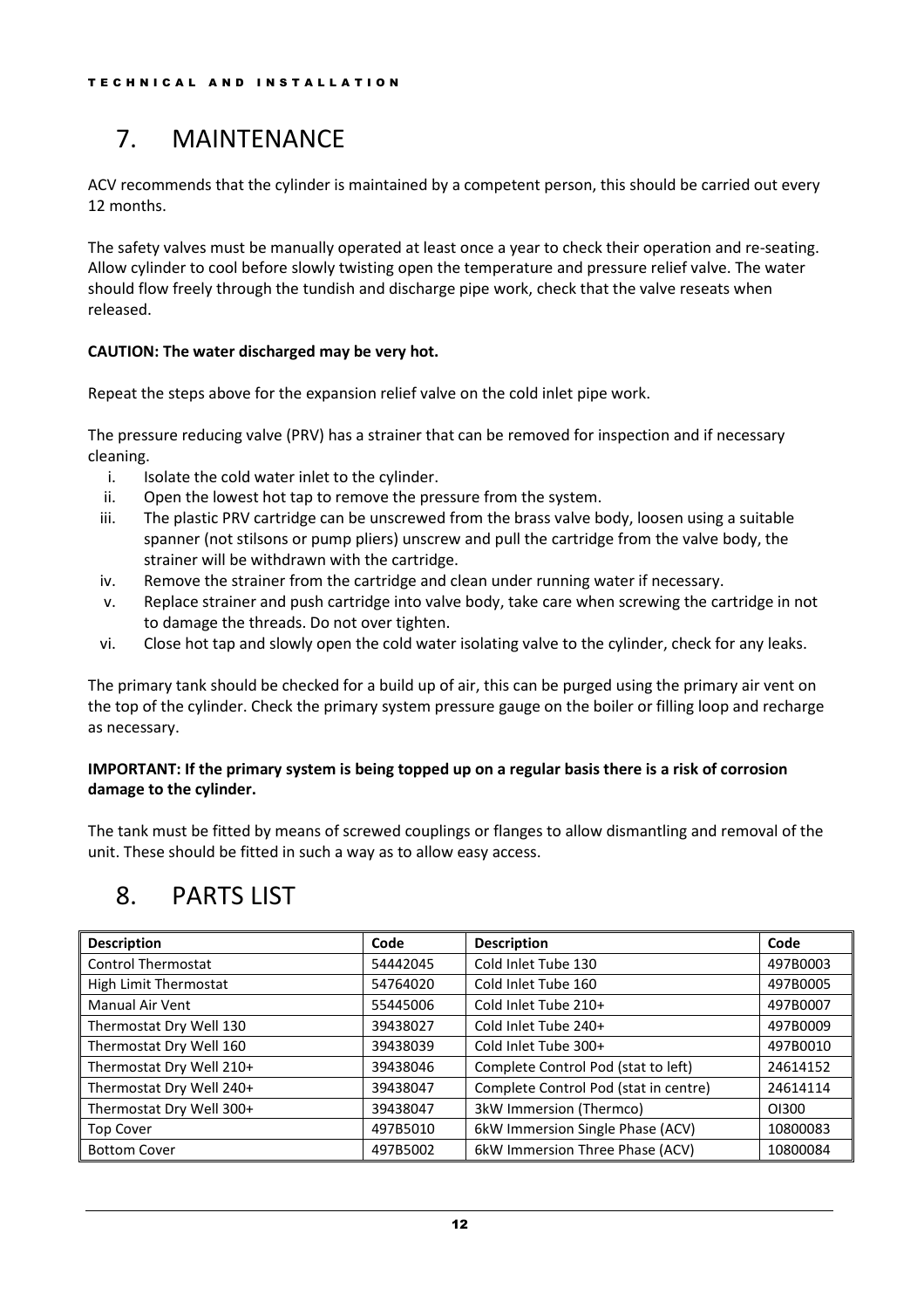# 9. TECHNICAL DATA



| <b>Type</b>                                       | <b>SLE 130</b> | <b>SLE 160</b>     |  |  |
|---------------------------------------------------|----------------|--------------------|--|--|
| Code                                              | 06618801       | 06618901           |  |  |
| <b>Unvented Kit</b>                               |                | Smart Pak1 (12ltr) |  |  |
| <b>Total Capacity (Itrs)</b>                      | 130            | 161                |  |  |
| <b>Heating Fluid Capacity (Itrs)</b>              | 55             | 62                 |  |  |
| <b>Domestic Water Capacity (Itrs)</b>             | 75             | 99                 |  |  |
| Primary press. drop (mbar)                        | 17             | 22                 |  |  |
| <b>Immersion heater connection</b>                | 1%" BSP        | 1%" BSP            |  |  |
| <b>Primary fluid connections</b>                  | 1" BSP         | $1''$ BSP          |  |  |
| <b>Domestic water connections</b>                 | %" BSP         | %" BSP             |  |  |
| Dimension: A (mm)                                 | 1024           | 1222               |  |  |
| <b>B</b> (mm)                                     | 234            | 234                |  |  |
| $C$ (mm)                                          | 759            | 959                |  |  |
| D (mm)                                            | 234            | 234                |  |  |
| Mains kit will add approximately 500mm to height. |                |                    |  |  |
| Weight empty (kg)                                 | 45             | 54                 |  |  |
| Weight full (kg)                                  | 175            | 215                |  |  |
| Heating surface $(m2)$                            | 1.03           | 1.26               |  |  |
| Primary fluid flow (Itrs/hr)                      | 2100           | 2600               |  |  |
| <b>Maximum Absorbed Power (kW)</b>                | 23             | 31                 |  |  |
| Start-up time from 10 to 85°C(min)                | 22             | 22                 |  |  |
| <b>Ozone Depletion Potential</b>                  | 0              | 0                  |  |  |
| <b>Global Warming Potential</b>                   | 0.00025        | 0.000025           |  |  |
| Losses ∆T50°C (kWh/day)                           | 1.92           | 1.97               |  |  |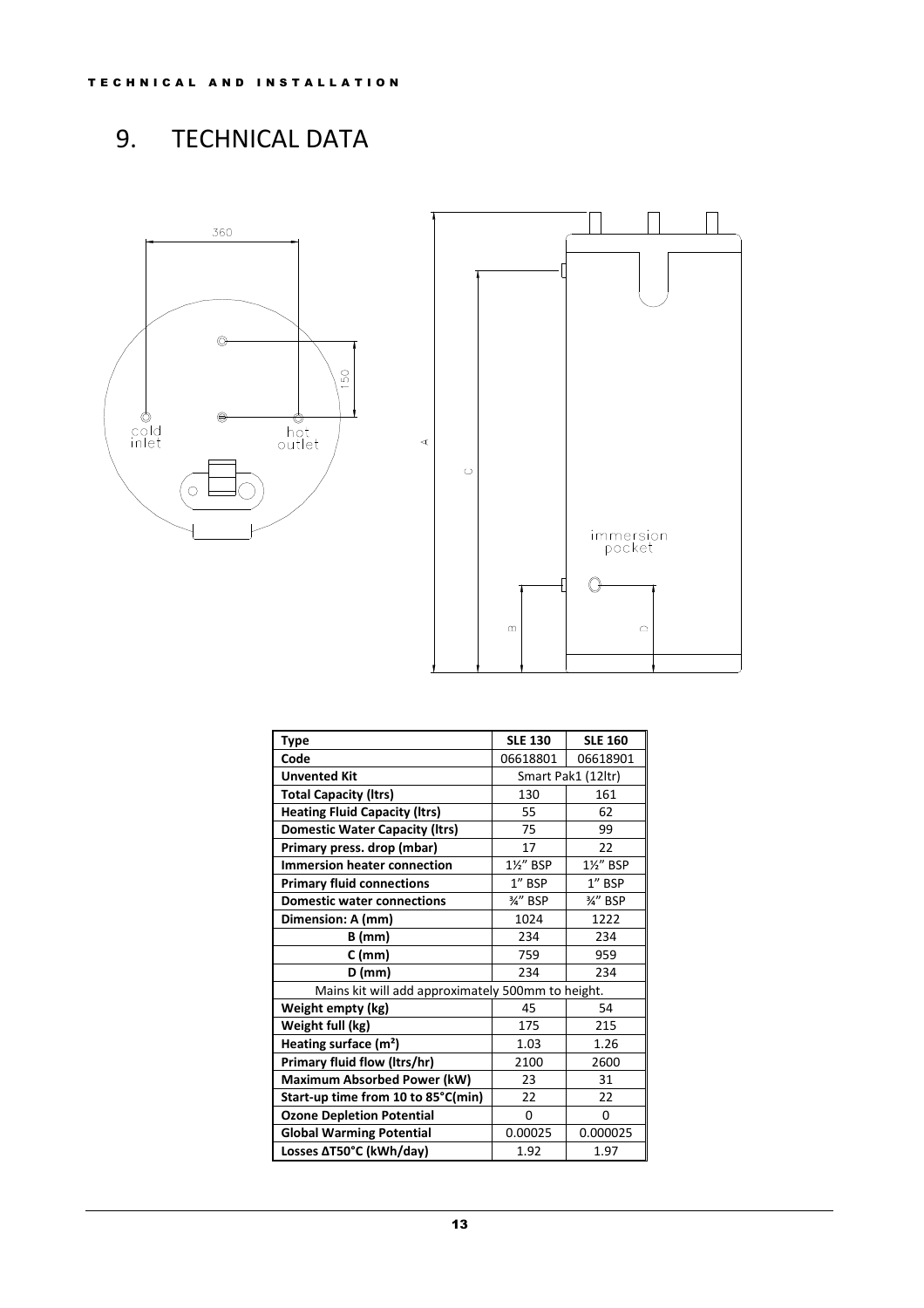

| <b>Type</b>                           | <b>SLE+210</b>                                    | <b>SLE+240</b>     | <b>SLE+300</b>    |
|---------------------------------------|---------------------------------------------------|--------------------|-------------------|
| Code                                  | 06627301                                          | 06627401           | 06627501          |
| <b>Unvented Kit</b>                   |                                                   | Smart Pak1 (12ltr) | SmartPak2 (18ltr) |
| <b>Total Capacity (Itrs)</b>          | 203                                               | 242                | 293               |
| <b>Heating Fluid Capacity (Itrs)</b>  | 77                                                | 78                 | 93                |
| <b>Domestic Water Capacity (Itrs)</b> | 126                                               | 164                | 200               |
| Primary press. drop (mbar)            | 37                                                | 45                 | 51                |
| <b>Immersion heater connection</b>    | 1½" BSP                                           | 1½" BSP            | 1½" BSP           |
| <b>Primary fluid connections</b>      | 1" BSP                                            | 1" BSP             | 1" BSP            |
| <b>Domestic water connections</b>     | 3/4" BSP                                          | 3⁄4" BSP           | 3/4" BSP          |
| Dimension: A (mm)                     | 1493                                              | 1741               | 2046              |
| $B$ (mm)                              | 1230                                              | 1477               | 1783              |
| $C$ (mm)                              | 937                                               | 1068               | 1278              |
| $D$ (mm)                              | 312                                               | 303                | 338               |
| $E$ (mm)                              | 120                                               | 110                | 145               |
| $F$ (mm)                              | 352                                               | 343                | 378               |
| $G$ (mm)                              | 233                                               | 233                | 233               |
|                                       | Mains kit will add approximately 500mm to height. |                    |                   |
| Weight empty (kg)                     | 66                                                | 76                 | 87                |
| Weight full (kg)                      | 269                                               | 318                | 380               |
| Heating surface (m <sup>2</sup> )     | 1.54                                              | 1.94               | 2.29              |
| <b>Primary fluid flow (Itrs/hr)</b>   | 3500                                              | 4200               | 5500              |
| <b>Maximum Absorbed Power (kW)</b>    | 39                                                | 53                 | 68                |
| Start-up time from 10 to 85°C(min)    | 20                                                | 20                 | 22                |
| <b>Ozone Depletion Potential</b>      | $\mathbf 0$                                       | $\Omega$           | $\mathbf 0$       |
| <b>Global Warming Potential</b>       | 0.00025                                           | 0.00025            | 0.00025           |
| Losses AT50°C (kWh/day)               | 2.05                                              | 2.13               | 2.24              |

14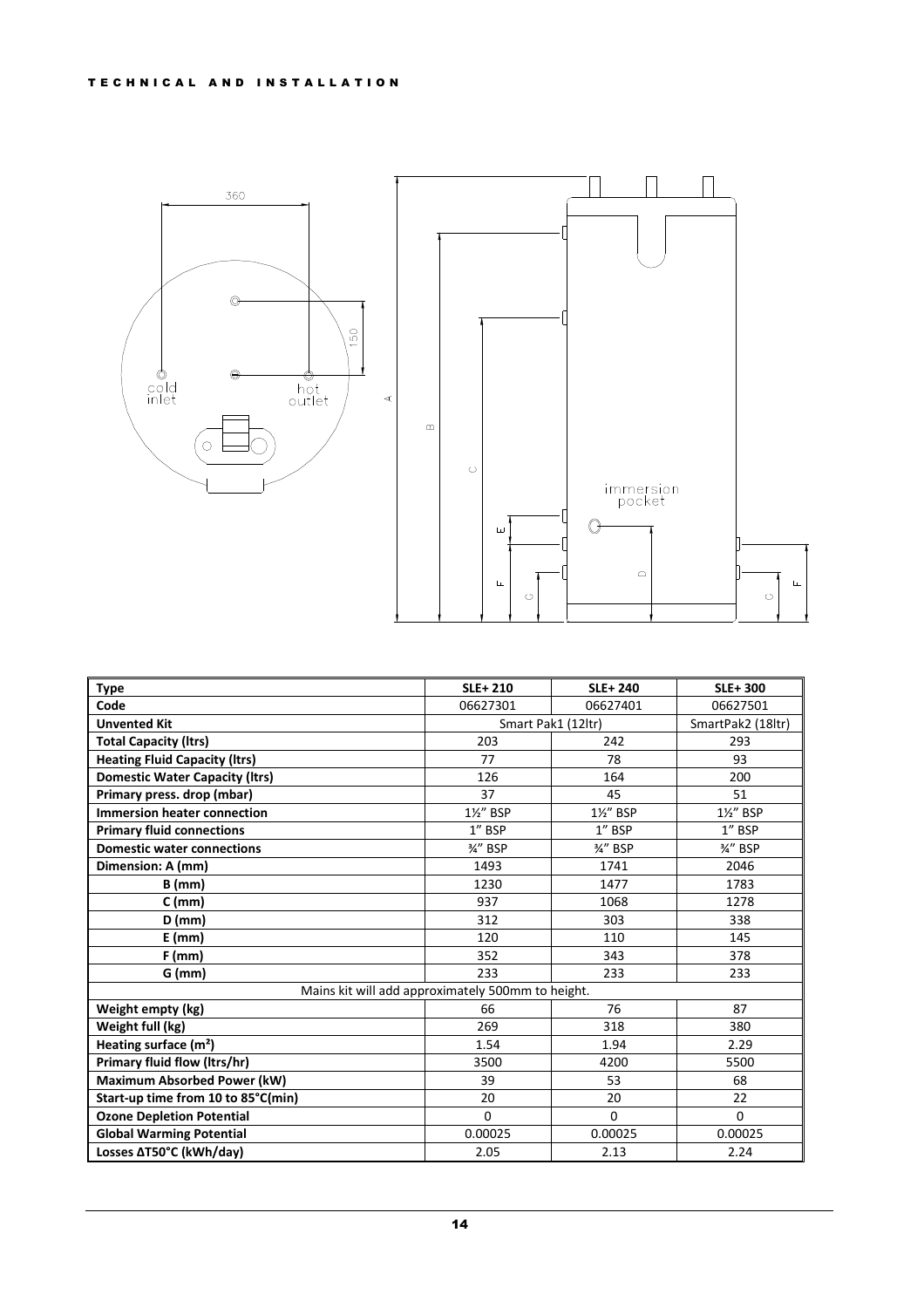## 10. DISCHARGE PIPE

It is a requirement of Building Regulation G3 that any discharge from an unvented system is conveyed to where it is visible, but will not cause danger to persons in or about the building. The tundish and discharge pipes should be fitted in accordance with the requirements and guidance notes of Building Regulation G3.

The G3 Requirements and Guidance section 3.50 - 3.63 are reproduced in the following sections of this manual. For discharge pipe arrangements not covered by G3 Guidance advice should be sought from your local Building Control Officer. Any discharge pipe connected to the pressure relief devices (Expansion Valve and Temperature/Pressure Relief Valve) must be installed in a continuously downward direction and in a frost free environment. Water may drip from the discharge pipe of the pressure relief device. This pipe must be left open to the atmosphere. The pressure relief device is to be operated regularly to remove lime deposits and to verify that it is not blocked.

### G3 REQUIREMENT

"...there shall be precautions...to ensure that the hot water discharged from safety devices is safely conveyed to where it is visible but will not cause danger to persons in or about the building."

#### Notes:

Discharge pipe-work D2 can now be a plastic pipe but only pipes that have been tested to a minimum 110°C must be used.

Discharge pipe D2 can now be plumbed into the soil stack but only soil stacks that can handle temperatures of 99°C or greater should be used.

The following extract is taken from the latest G3 Regulations

#### Discharge pipe D1

3.50 Safety devices such as temperature relief valves or combined temperature and pressure and pressure relief valves (see paragraphs 3.13 or 3.18) should discharge either directly or by way of a manifold via a short length of metal pipe (D1) to a tundish.

3.51 The diameter of discharge pipe (D1) should be not less than the nominal outlet size of the temperature relief valve.

3.52 Where a manifold is used it should be sized to accept and discharge the total discharge from the discharge pipes connected to it.

3.53 Where valves other than the temperature and pressure relief valve from a single unvented hot water system discharge by way of the same manifold that is used by the safety devices, the manifold should be factory fitted as part of the hot water storage system unit or package.

#### Tundish

3.54 The tundish should be vertical, located in the same space as the unvented hot water storage system and be fitted as close as possible to, and lower than, the valve, with no more than 600mm of pipe between the valve outlet and the tundish (Fig. 5 & Table 3, page 10).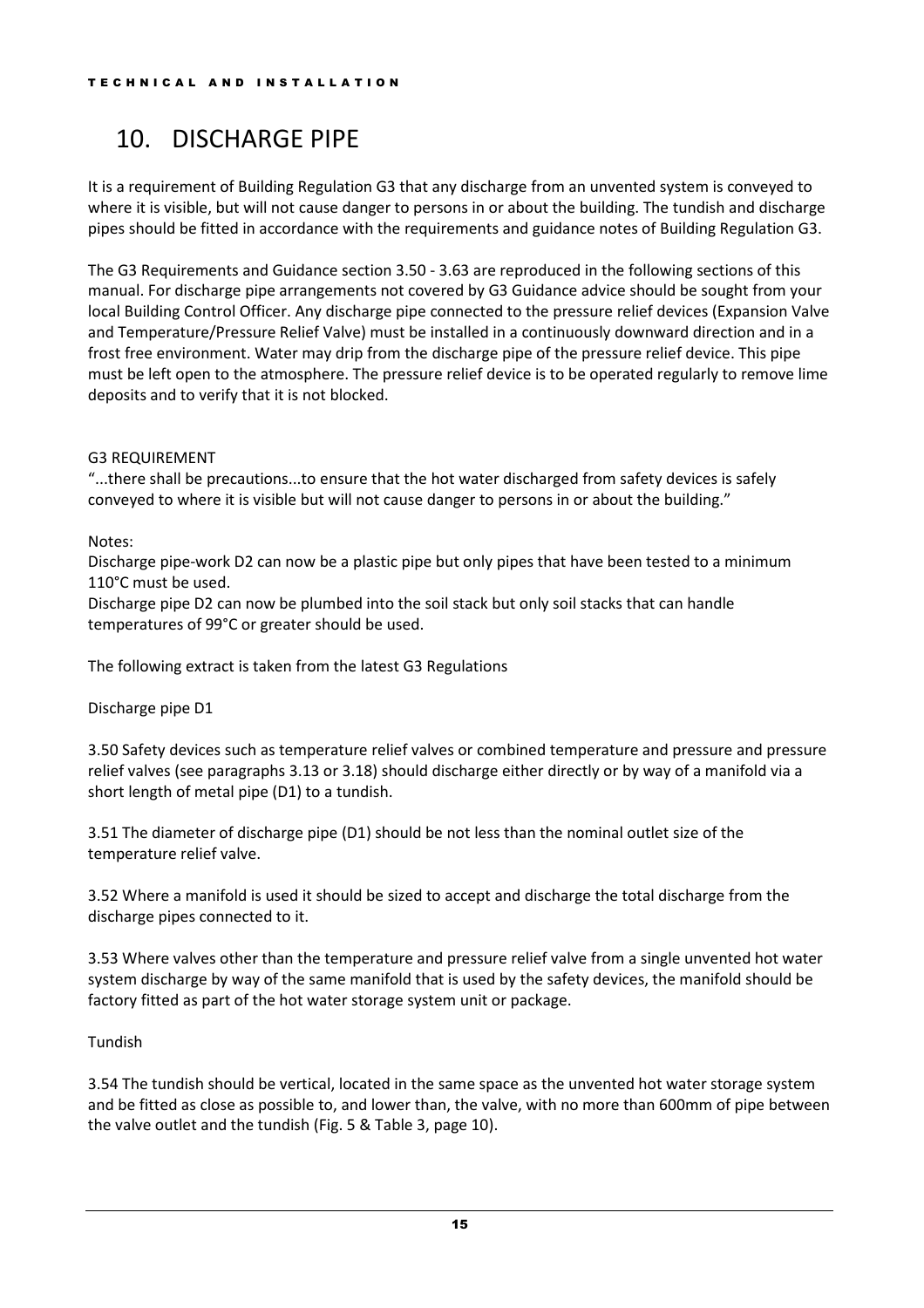Note: To comply with the Water Supply (Water Fittings) Regulations, the tundish should incorporate a suitable air gap.

3.55 Any discharge should be visible at the tundish. In addition, where discharges from safety devices may not be apparent, e.g. in dwellings occupied by people with impaired vision or mobility, consideration should be given to the installation of a suitable safety device to warn when discharge takes place, e.g. electronically operated.

Discharge pipe D2

3.56 The discharge pipe (D2) from the tundish should:

(a) have a vertical section of pipe at least 300mm long below the tundish before any elbows or bends in the pipework (see Diagram 1, G3), (Fig. 5, page 10); and (b) be installed with a continuous fall thereafter of at least 1 in 200.

3.57 The discharge pipe (D2) should be made of:

#### (a) metal; or

(b) other material that has been demonstrated to be capable of safely withstanding temperatures of the water discharged and is clearly and permanently marked to identify the product and performance standard (e.g. as specified in the relevant part of BS 7291).

3.58 The discharge pipe (D2) should be at least one pipe size larger than the nominal outlet size of the safety device unless its total equivalent hydraulic resistance exceeds that of a straight pipe 9m long, i.e. for discharge pipes between 9m and 18m the equivalent resistance length should be at least two sizes larger than the nominal outlet size of the safety device; between 18 and 27m at least 3 sizes larger, and so on; bends must be taken into account in calculating the flow resistance. See figure, table and the worked example.

3.59 Where a single common discharge pipe serves more than one system, it should be at least one pipe size larger than the largest individual discharge pipe (D2) to be connected.

3.60 The discharge pipe should not be connected to a soil discharge stack unless it can be demonstrated that that the soil discharge stack is capable of safely withstanding temperatures of the water discharged, in which case, it should:

(a) contain a mechanical seal, not incorporating a water trap, which allows water into the branch pipe without allowing foul air from the drain to be ventilated through the tundish;

(b) be a separate branch pipe with no sanitary appliances connected to it;

(c) if plastic pipes are used as branch pipes carrying discharge from a safety device they should be either polybutalene (PB) to Class S of BS 7291-2:2006 or cross linked polyethylene (PE-X) to Class S of BS 7291- 3:2006; and (d) be continuously marked with a warning that no sanitary appliances should be connected to the pipe.

### Note:

1. Plastic pipes should be joined and assembled with fittings appropriate to the circumstances in which they are used as set out in BS EN ISO 1043-1.

2. Where pipes cannot be connected to the stack it may be possible to route a dedicated pipe alongside or in close proximity to the discharge stack.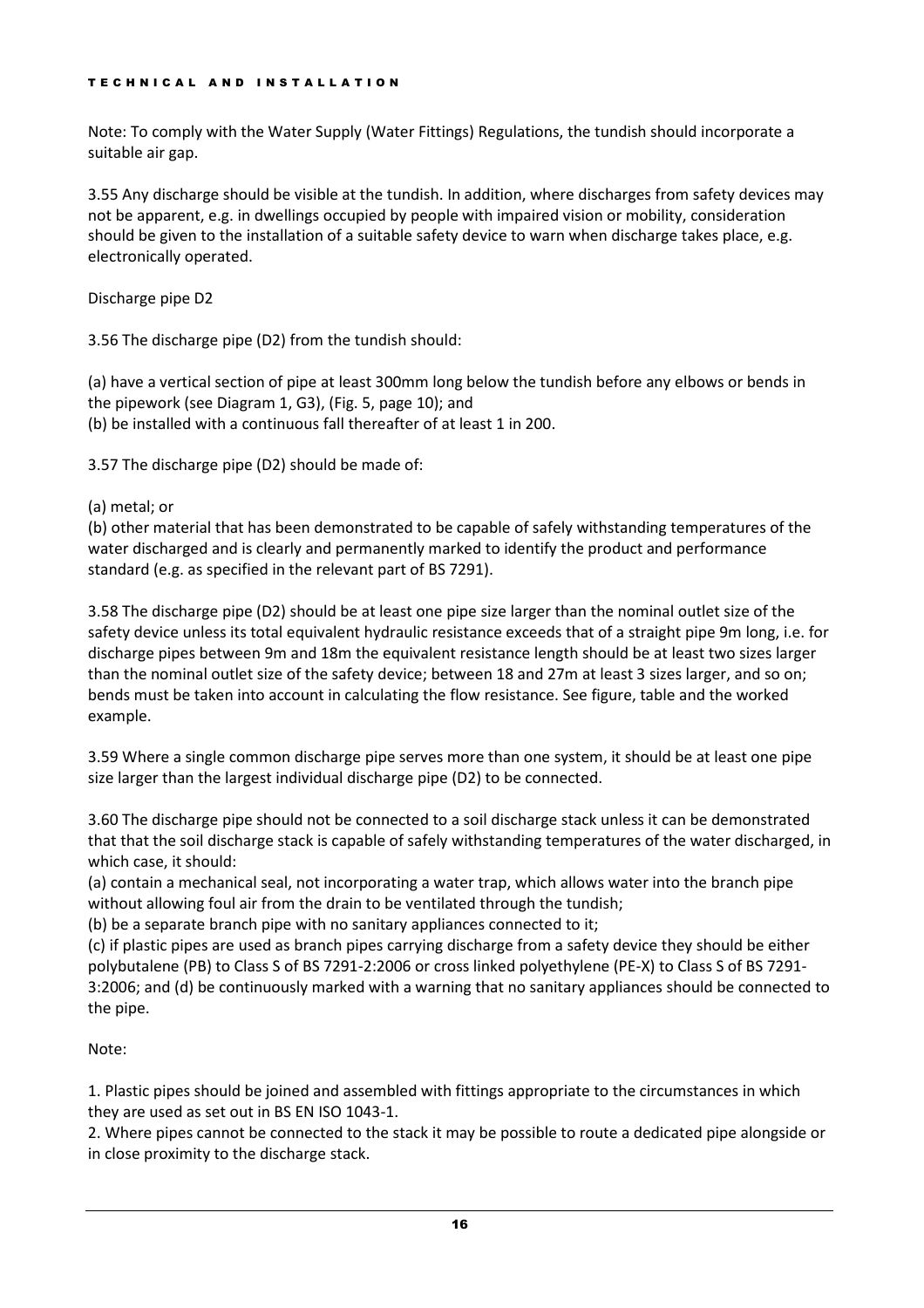Termination of discharge pipe

3.61 The discharge pipe (D2) from the tundish should terminate in a safe place where there is no risk to persons in the vicinity of the discharge.

3.62 Examples of acceptable discharge arrangements are:

(b) to a trapped gully with the end of the pipe below a fixed grating and above the water seal; (c) downward discharges at low level; i.e. up to 100mm above external surfaces such as car parks, hard standings, grassed areas etc. are acceptable providing that a wire cage or similar guard is positioned to prevent contact, whilst maintaining visibility; and

(d) discharges at high level: e.g. into a metal hopper and metal downpipe with the end of the discharge pipe clearly visible or onto a roof capable of withstanding high temperature discharges of water and 3m from any plastic guttering system that would collect such discharges.

3.63 The discharge would consist of high temperature water and steam. Asphalt, roofing felt and nonmetallic rainwater goods may be damaged by such discharges.

Extract from 'The Building Regulations 1991 G3'

Diagram: Typical discharge pipe arrangement

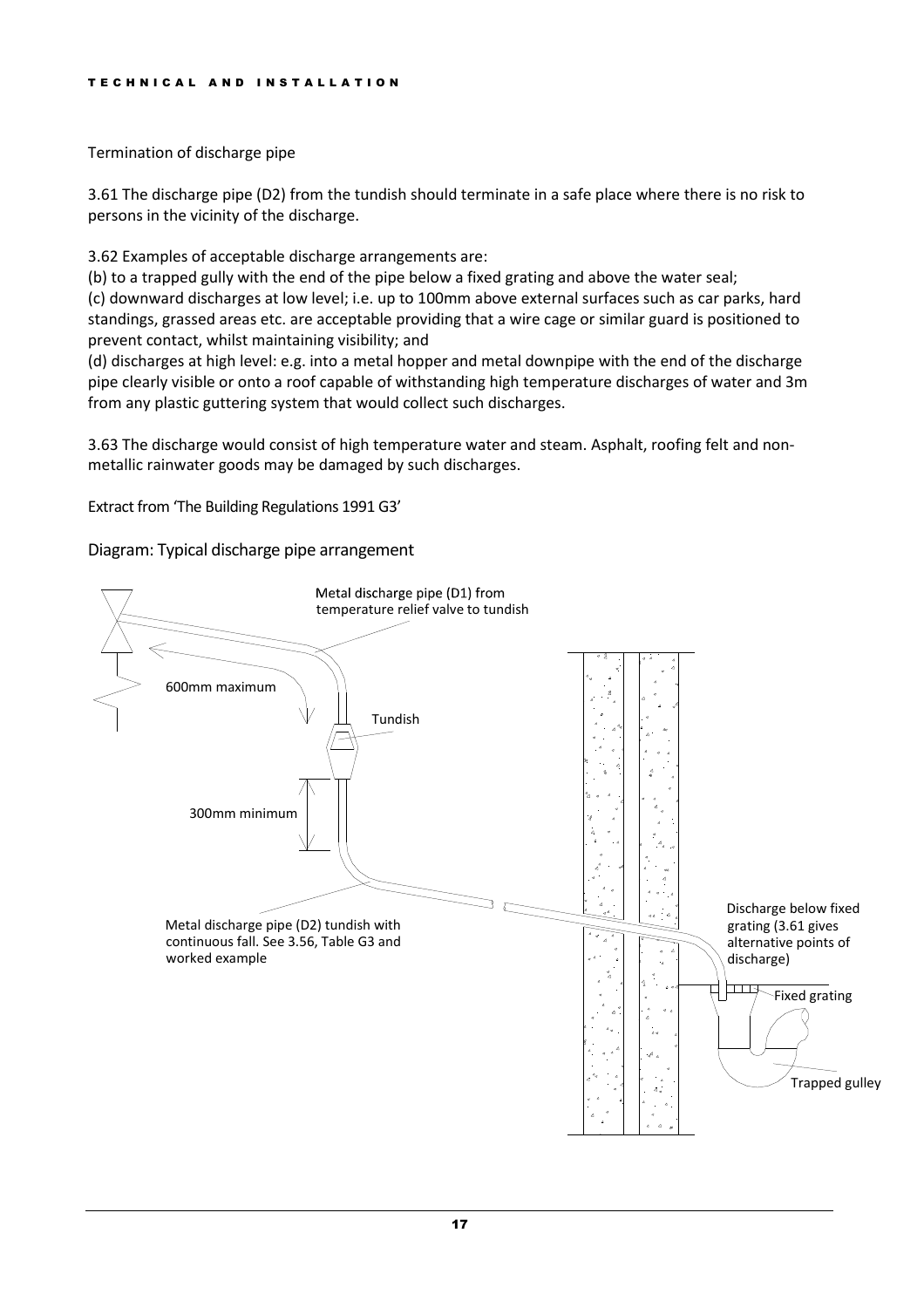| Valve outlet size             | Minimum size of<br>discharge pipe D1 | Minimum size of<br>discharge pipe D2<br>from tundish | <b>Maximum</b><br>resistance allowed,<br>expressed as a<br>length of straight<br>pipe (i.e. no elbows<br>or bends) | Resistance created<br>by each elbow or<br>bend. |
|-------------------------------|--------------------------------------|------------------------------------------------------|--------------------------------------------------------------------------------------------------------------------|-------------------------------------------------|
|                               |                                      | 22mm                                                 | Up to 9m                                                                                                           | 0.8 <sub>m</sub>                                |
| $G\frac{1}{2}$                | 15 <sub>mm</sub>                     | 28 <sub>mm</sub>                                     | Up to 8m                                                                                                           | 1.0 <sub>m</sub>                                |
|                               |                                      | 35 <sub>mm</sub>                                     | Up to 27m                                                                                                          | 1.4 <sub>m</sub>                                |
|                               |                                      | 28 <sub>mm</sub>                                     | Up to 9m                                                                                                           | 1.0 <sub>m</sub>                                |
| G <sup>3</sup> / <sub>4</sub> | 22mm                                 | 35 <sub>mm</sub>                                     | Up to 8m                                                                                                           | 1.4 <sub>m</sub>                                |
|                               |                                      | 42mm                                                 | Up to 27m                                                                                                          | 1.7 <sub>m</sub>                                |
|                               |                                      | 35 <sub>mm</sub>                                     | Up to 9m                                                                                                           | 1.4 <sub>m</sub>                                |
| G <sub>1</sub>                | 28mm                                 | 42 <sub>mm</sub>                                     | Up to 8m                                                                                                           | 1.7 <sub>m</sub>                                |
|                               |                                      | 54 <sub>mm</sub>                                     | Up to 27m                                                                                                          | 2.3 <sub>m</sub>                                |

Table G3 – Sizing of copper discharge pipe 'D2' for common temperature relief valve outlet sizes

Worked example of discharge pipe sizing

Fig. 5, page 10: shows a G1/2 temperature relief valve with a discharge pipe (D2) having 4 No. elbows and length of 7m from the tundish to the point of discharge.

From Table:

Maximum resistance allowed for a straight length of 22mm copper discharge pipe (D2) from a G1/2 temperature relief valve is 9.0m.

Subtract the resistance for 4 No. 22mm elbows at 0.8m each = 3.2m

Therefore the permitted length equates to: 5.8m

5.8m is less than the actual length of 7m therefore calculates the next largest size.

Maximum resistance allowed for a straight length of 28mm pipe (D2) from a G1/2 temperature relief valves equates to 18m.

Subtract the resistance of 4 No. 28mm elbows at 1.0m each = 4.0m

Therefore the maximum permitted length equates to: 14m

As the actual length is 7m, a 28mm (D2) copper pipe will be satisfactory.

WARNINGS:

- Under no circumstances should the factory fitted temperature/pressure relief valve be removed other than by a competent person.
- No control or safety valves should be tampered with or used for any other purpose.
- The discharge pipe should not be blocked or used for any other purpose.
- The tundish should not be located adjacent to any electrical components.